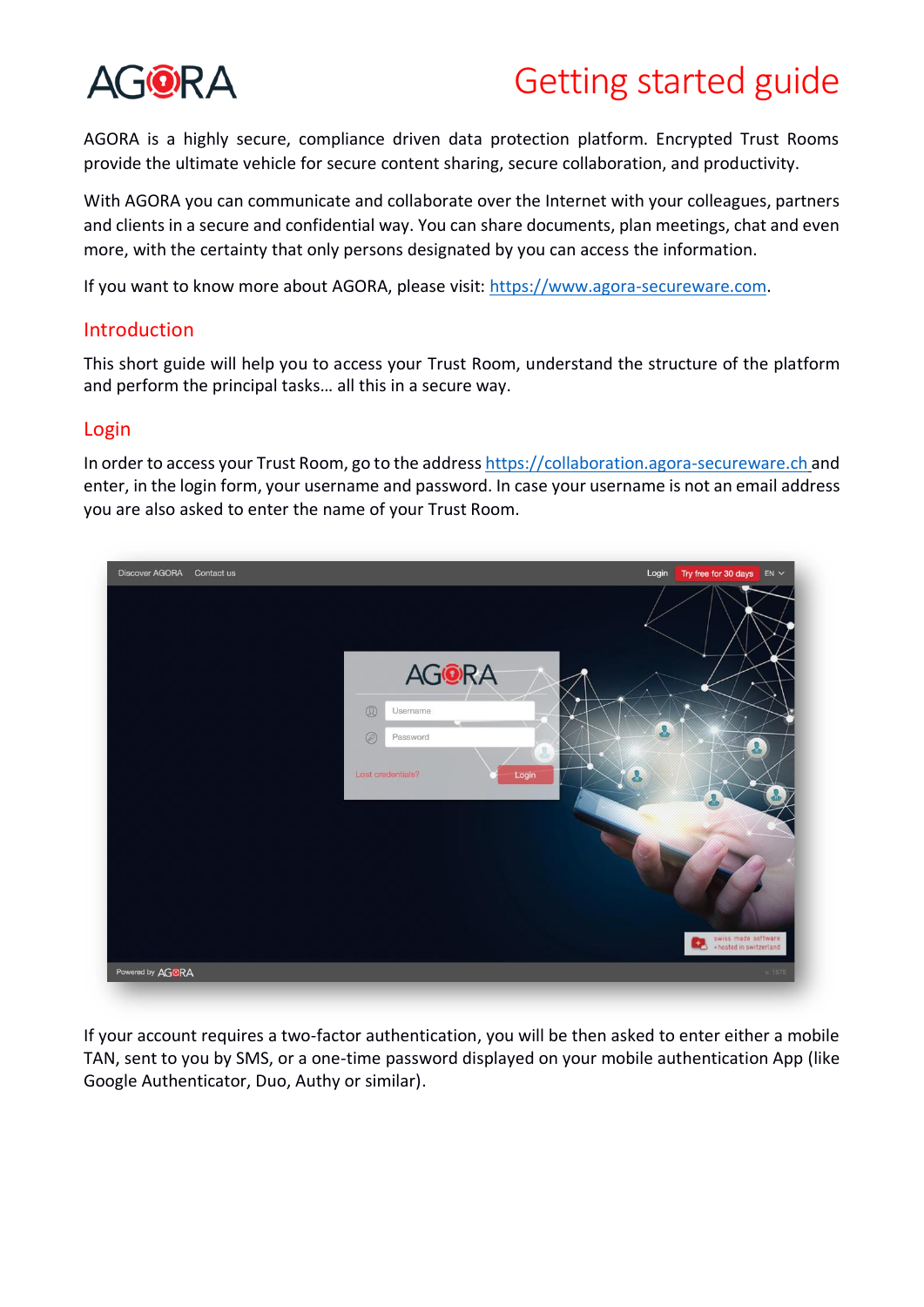

 $\blacktriangleleft$ 

# Getting started guide

### User interface structure

The platform's user interface is structured as follows:

|                                      | м                      | Q Search in the Trust Room |                    |     | ۰<br>$\circledast$<br>Disney Walt           |
|--------------------------------------|------------------------|----------------------------|--------------------|-----|---------------------------------------------|
| $-4$                                 | Rooms                  |                            |                    |     | C <sup>+</sup> Share<br>+ Create Room<br>$$ |
| $\Omega$                             | TYPE <sup>1</sup> NAME | <b>LAST UPDATE</b>         | <b>CREATED BY</b>  | Ⅲ □ | Rooms                                       |
| 曲                                    | AGORA<br>$\equiv$      | 17.12.2020 15:24           | Disney Walt        |     | $ 3\rangle$                                 |
| $\bullet$                            | Awards<br>≔ฮุ          | 17.12.2020 14:45           | Disney Walt        |     | $\boxed{\Xi}$<br>$\mathcal{N}$              |
| $\widehat{\mathbf{u}}$               | Screenplays<br>—త      | 17.12.2020 14:45           | <b>Disney Walt</b> |     |                                             |
| $\bullet$<br>D<br>┈<br>$\rightarrow$ | 3 items                | 4                          |                    |     | Select a resource to view its detail        |

The **top bar**, which contains following elements:

The **logo** that can be replaced with a custom image for each Trust Room

**Search**: which allows you to look for any type of content inside your Trust Room

| Q<br>compliance                                                          | <b>SEARCH</b><br>$\times$<br>A | $\checkmark$ |
|--------------------------------------------------------------------------|--------------------------------|--------------|
| Last month Last year Custom<br>1 day 1 week<br>AII                       |                                |              |
|                                                                          |                                | Select all   |
| AGORA Compliance Modules.pptx<br>PPT).<br>12.10.2020 15:27<br>×          |                                | $\Box$       |
| AGORA-Compliance.pptx<br><b>PPD</b><br>29.01.2020 16:48<br><b>SC</b>     |                                | $\Box$       |
| <b>REAL</b> April 7th Meeting Notes.pptx<br>13.04.2020 23:40<br><b>N</b> |                                | $\Box$       |
| classification Management v7.docx<br>W 17.12.2020 14:53                  |                                | $\Box$       |



**Alerts**: this menu displays the list of what you are asked to: files to approve or sign, requests for documents, events invitations, tasks.

| Alerts    |                                                                                   |                         |                  |
|-----------|-----------------------------------------------------------------------------------|-------------------------|------------------|
| Search    |                                                                                   |                         | tä.              |
|           | <b>AGORA Security concept</b><br>Com - New request - Deadline: 16.01.20           |                         |                  |
|           | Could you kindly review this file?<br>4. October - New task - Deadline: 24.12.202 |                         |                  |
| POF.      | AGORA - Digital Signatures SOW.pdf                                                |                         | <b>B</b> TO SIGN |
| poc.<br>M | AGORA - Apply permissions.docx                                                    | <b>&amp; TO APPROVE</b> |                  |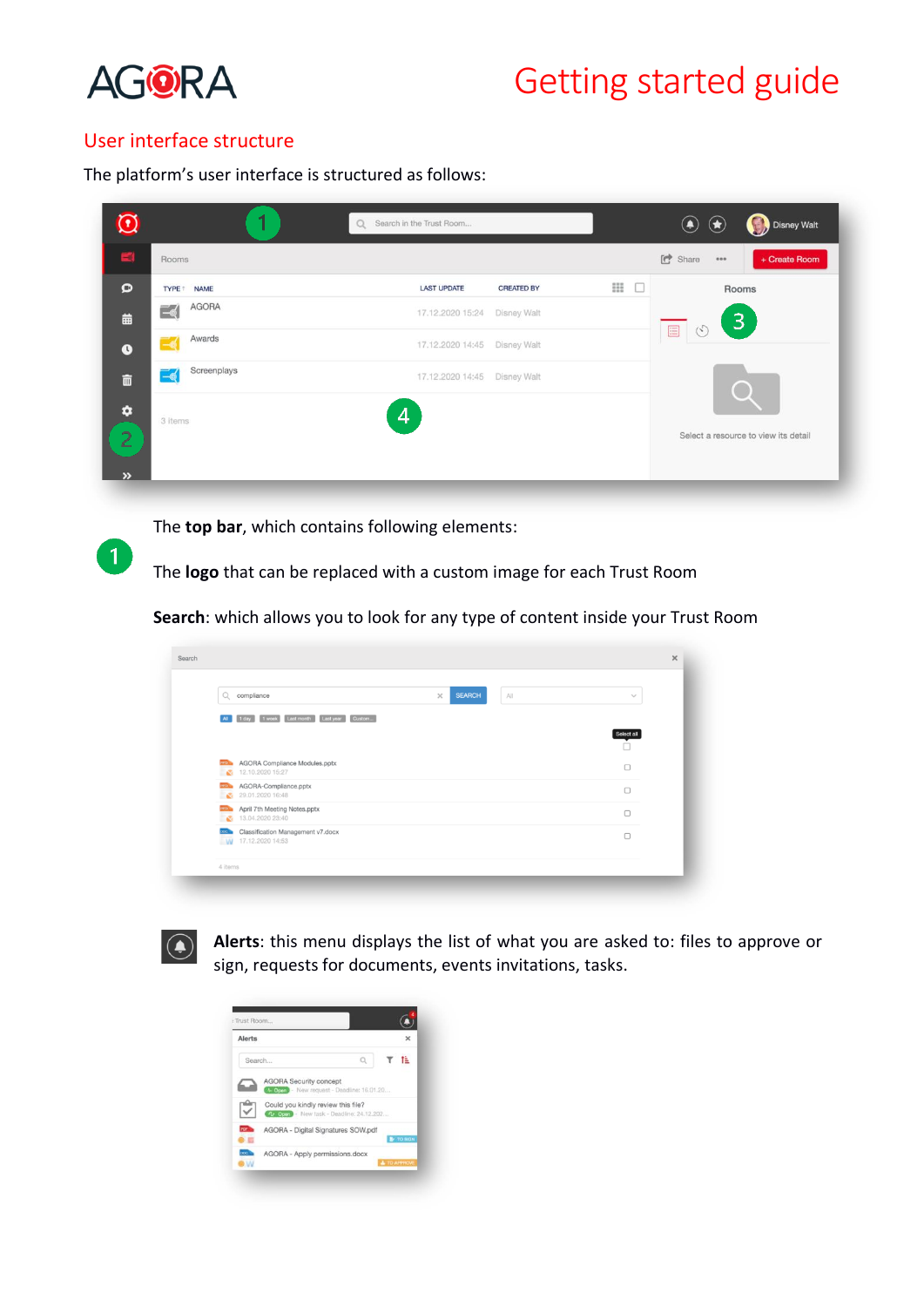



The list of resources marked as **Favorites**.

You can add resources to your favorites' list selecting "Add to favorites" from their "Actions" menu or simply clicking on the relative star inside the list view.

The **My profile** menu, where you can access your profile page, send a support request to your Trust Room manager, change the user interface language and also log out.

| æa                   |
|----------------------|
| My profile           |
| Send support request |
| Change language >    |
| Logout               |



The **navigation bar**, where you can move between the different main sections of the application (the displayed options depend upon the configuration of your Trust Room and your permissions), and – once expanded – browse the tree structure of your rooms**.**



In the **detail bar**, on the right, are displayed the properties of the current resource (room, meeting, file, …) and also the users allowed to access it. The resource's owners are even allowed to view immediately the permissions that the single users/groups have on it. If you select an element inside a room, you will see in this bar its detail (including the preview for files).



 $\overline{3}$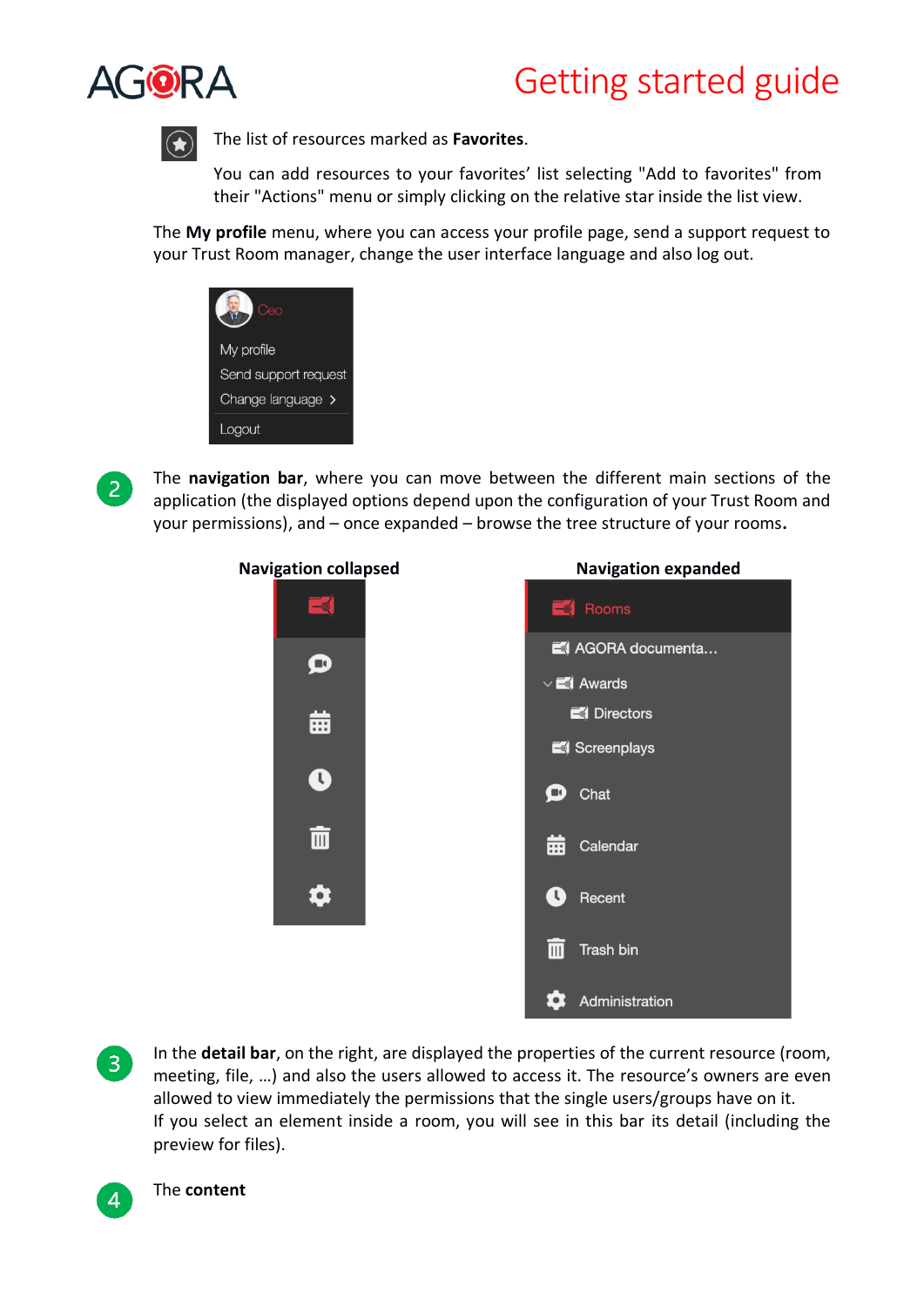

#### Rooms

Inside this page you can browse all the information (Rooms, files, meetings, events, discussions, …) that were either shared with you or that you shared with others. You can drill down the rooms' hierarchy either clicking on the single list's elements or using the tree structure, displayed inside the navigation bar on the left.

| <b>AGORA</b>                 | Q                                                        | Search in the Trust Room                | ۰                                                             | Disney Walt<br>$\circledast$         |
|------------------------------|----------------------------------------------------------|-----------------------------------------|---------------------------------------------------------------|--------------------------------------|
| Rooms                        | Awards<br>Rooms                                          | <b>C</b> Share<br><b>C</b> Download     | <b>III</b> Move to trash<br>$\blacktriangleright$ Edit<br>000 | $+$ New $\vee$<br><b>Upload file</b> |
| <b>E1 AGORA</b>              | <b>NAME</b><br><b>TYPE</b>                               | <b>LAST UPDATE</b><br><b>CREATED BY</b> | =<br>$\Box$                                                   | Awards                               |
| <b>E</b> Awards<br>Directors | <b>Directors</b><br>∃ৰ্                                  | 12.10.2020<br>Disney Walt<br>13:34      |                                                               |                                      |
| Screenplays                  | <b>JPEC</b><br>Golden Globe.jpeg<br><b>Sea</b><br>4.1 kB | 12.10.2020<br>Disney Walt<br>13:43      |                                                               |                                      |
| $\bullet$<br>Chat            | <b>JPEC</b><br>MTV Movie.jpeg<br><b>Signal</b><br>8.4 kB | 12.10.2020<br>Disney Walt<br>13:43      | Shared with                                                   | View by Settings                     |
| 曲<br>Calendar                | Oscar.png<br>63.2 kB                                     | 28.01.2020<br>Disney Walt<br>20:45      | $\Omega$                                                      |                                      |
| $\mathbf{\Omega}$<br>Recent  |                                                          |                                         | $\mathcal{C}$<br>E                                            | $\overline{\mathbb{C}}$              |
| 而<br>Trash bin               | 4 items                                                  |                                         | Created by                                                    | <b>Disney Walt</b>                   |
| Administration<br>æ          |                                                          |                                         | Updated                                                       | 17.12.2020 14:45                     |
|                              |                                                          |                                         | Created                                                       | 28.01.2020 20:41                     |

You are able to perform actions (like download, copy, move, delete) on multiple list's elements by performing a multiple selection, that can be done either by manually check the element's selection checkbox or holding Ctrl+Click (or Cmd+Click on Mac) and ranges with Shift+Click.

| Directors<br>∃≼<br>Disney Walt<br>12.10.2020 13:34<br><b>JPEC</b><br>Golden Globe.jpeg<br>Z<br>28.01.2020 20:44<br><b>Disney Walt</b><br>$\mathbb{R}$<br>4.1 kB<br><b>JPEC</b><br>Golden Globe Awards.jpeg<br>MTV Movie.jpeg<br>28.01.2020 20:44<br>Disney Walt<br>$\overline{\mathbb{Z}}$<br>8.4 kB<br>4.1 kB<br>PNG<br><b>Disney Walt</b><br>Created by<br>Oscar.png<br>28.01.2020 20:45<br>Disney Walt<br>$\mathbb{Z}$<br>63.2 kB<br>Updated<br>28.01.2020 20:44 | <b>LAST UPDATE</b> | <b>CREATED BY</b> | $\mathbf{H}$<br>$\Box$ |  |
|---------------------------------------------------------------------------------------------------------------------------------------------------------------------------------------------------------------------------------------------------------------------------------------------------------------------------------------------------------------------------------------------------------------------------------------------------------------------|--------------------|-------------------|------------------------|--|
|                                                                                                                                                                                                                                                                                                                                                                                                                                                                     |                    |                   |                        |  |
|                                                                                                                                                                                                                                                                                                                                                                                                                                                                     |                    |                   |                        |  |
|                                                                                                                                                                                                                                                                                                                                                                                                                                                                     |                    |                   |                        |  |
|                                                                                                                                                                                                                                                                                                                                                                                                                                                                     |                    |                   |                        |  |
| Created<br>28.01.2020 20:44<br>4 items                                                                                                                                                                                                                                                                                                                                                                                                                              |                    |                   |                        |  |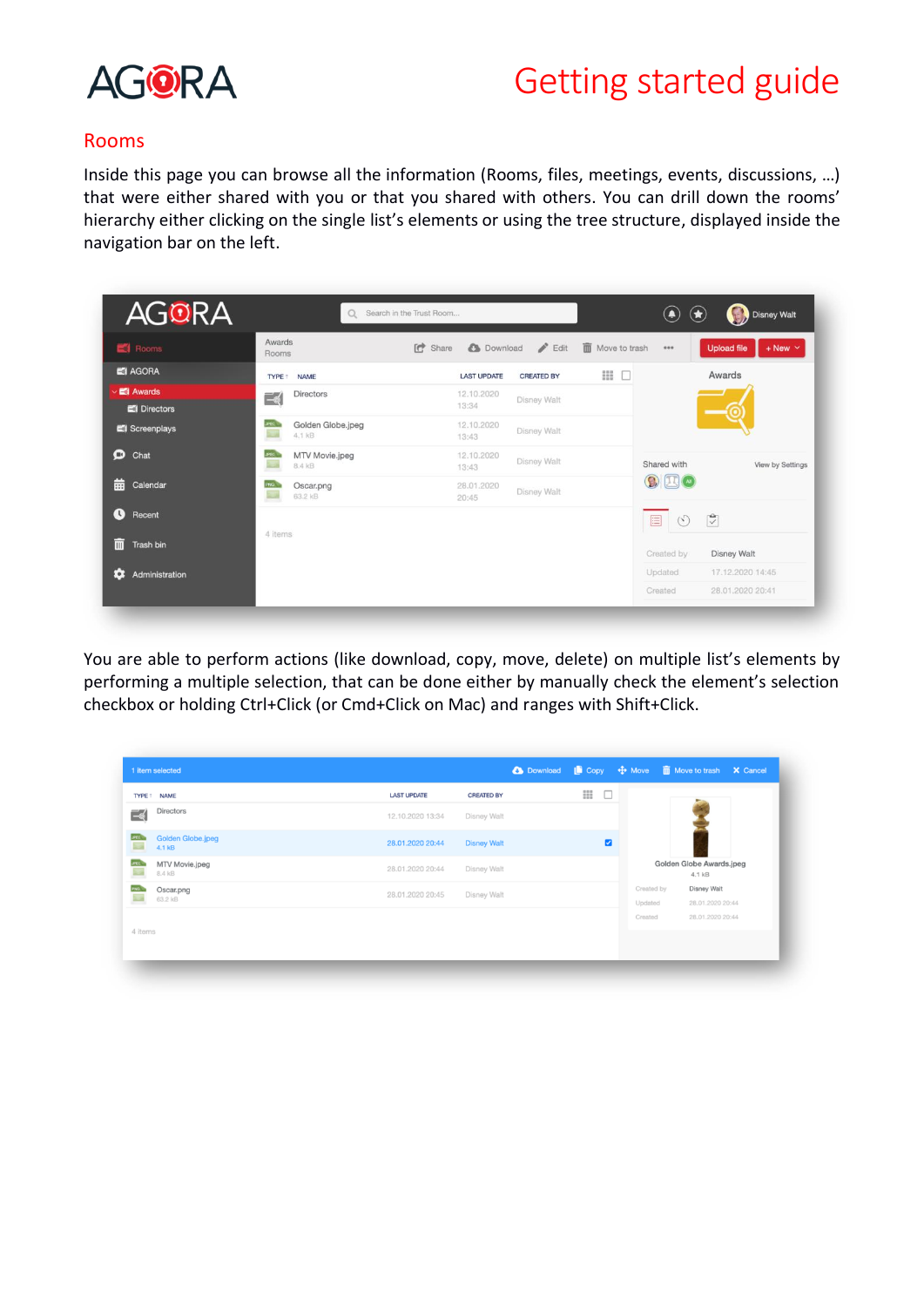

### Upload a file

To upload a file, go to a room, where you own at least a "Contributor" permission (otherwise you are not allowed to do it) and either drag and drop from your system the desired file(s) or click on the "Upload file" button, you will see on the top right-hand corner of the screen.

| pod 3<br>Compliance.docx<br><b>LW</b> | 16.54 kB<br><b>O</b> Remove                                   |  |
|---------------------------------------|---------------------------------------------------------------|--|
|                                       | Browse<br>Free space: 10.0 GB<br>Max upload file size: 4.0 GB |  |
| File name                             | Compliance.docx                                               |  |
| Description                           | Description                                                   |  |
| * Shared with                         | 200000<br><b>O</b> Preview permissions overview               |  |
|                                       |                                                               |  |
| Notify file updates                   | No                                                            |  |

On the upload file form, in the most cases, you can simply confirm your action with "Upload" (since all the settings are inherited from the room).

This form, however, enables to set more properties like:

- A description of the file
- The users/groups who can access this file and their permissions on it (Shared with)
- If someone has to be notified upon the publication of the file
- If someone has to approve the file prior its publication
- The lifetime of the file (when this file should be made visible and when it should be deleted)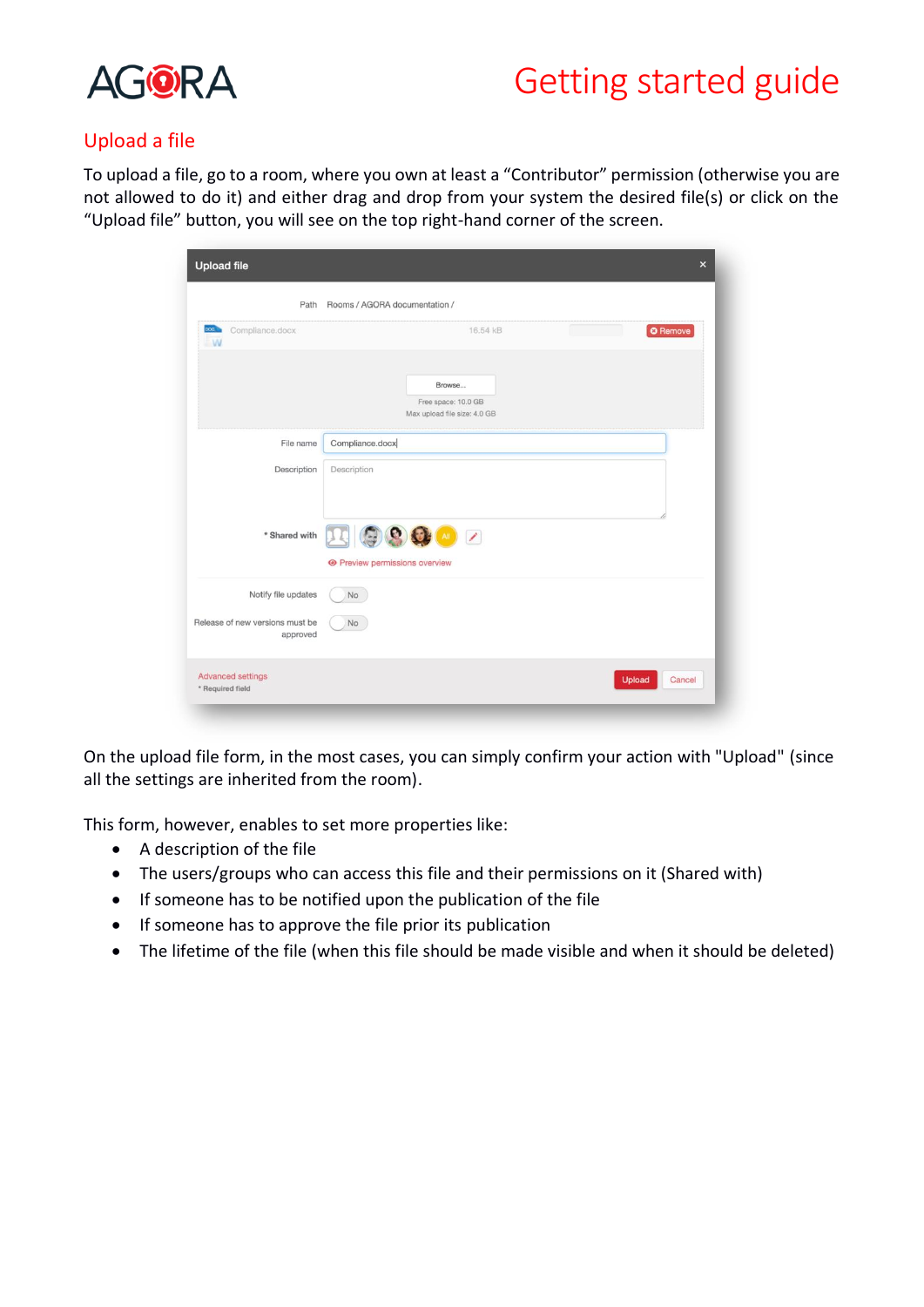

### File

When you open a file inside AGORA you get a powerful document reader<sup>1</sup> that offers many collaboration possibilities:

- 1. Share comments on the document
- 2. Add private annotations (text highlight, underline, strikethrough, free hand, free text and comments)
- 3. Search inside the document
- 4. View document's version history
- 5. View access statistic (only for the owners of the document)
- 6. View the history of the file (only for the owners of the document)
- 7. Assign tasks for this file



<sup>&</sup>lt;sup>1</sup> The preview of a document is available for the following file formats: Microsoft Office documents (Word, Excel, PowerPoint), PDF, images, text documents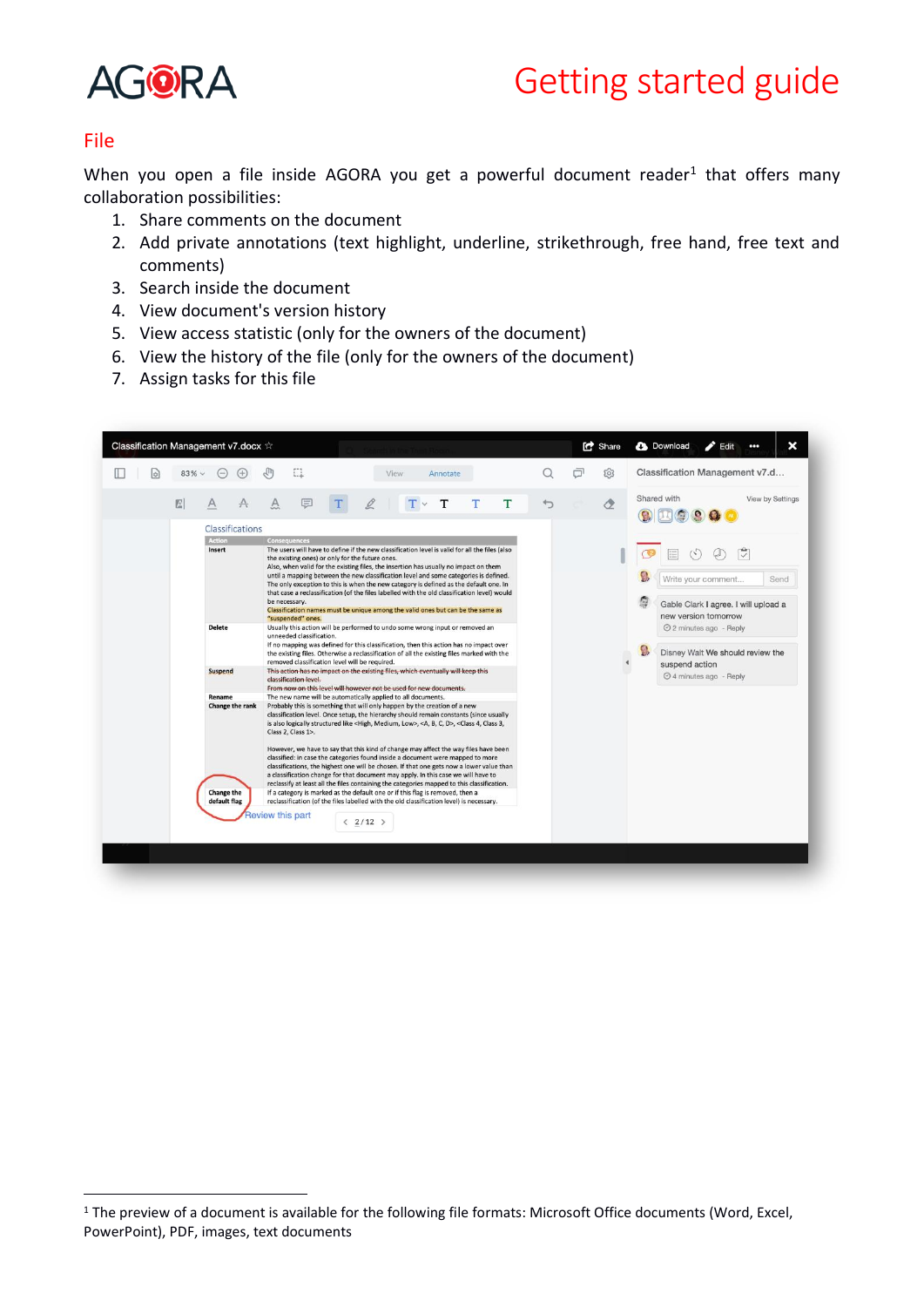

### Create a Room

A Room is the basic collaboration element of AGORA: it is the place that you set up to start collaborating with someone. It acts like a classical file folder but offers much more capabilities: in fact, you can store there not only files, but also sub-rooms (to better organize your data), notes, events, discussions and much more. On a Room, you define the general rules for the collaboration: who can participate and with which permission, the default notification settings, whether the files have to be first approved, whether there is a maximal lifetime for the documents stored there, etc.

To create a new Room, go to "Rooms" or select an existing Room, where you own at least a "Contributor" permission and click on the "New" button on the top right-hand corner a select "Room" from the drop-down menu. You can either enter simply the new room's name and confirm with "OK" or, similar to the file, define additional information. The settings you define on the Room will then be the default ones applied on the resources (files, sub-rooms, …) saved inside this Room.

| <b>Create Room</b>                           | $\times$                                       |
|----------------------------------------------|------------------------------------------------|
| Path                                         | Rooms /                                        |
| * Room name                                  | Room name                                      |
| Description                                  | Description                                    |
|                                              | Color V<br>n de la T<br>. .<br>HH 1<br>u n     |
| * Shared with                                | 四0992<br><b>O</b> Preview permissions overview |
| Notify room updates                          | No                                             |
| Release of new documents must<br>be approved | No                                             |
| Advanced settings<br>* Required field        | Ok<br>Cancel                                   |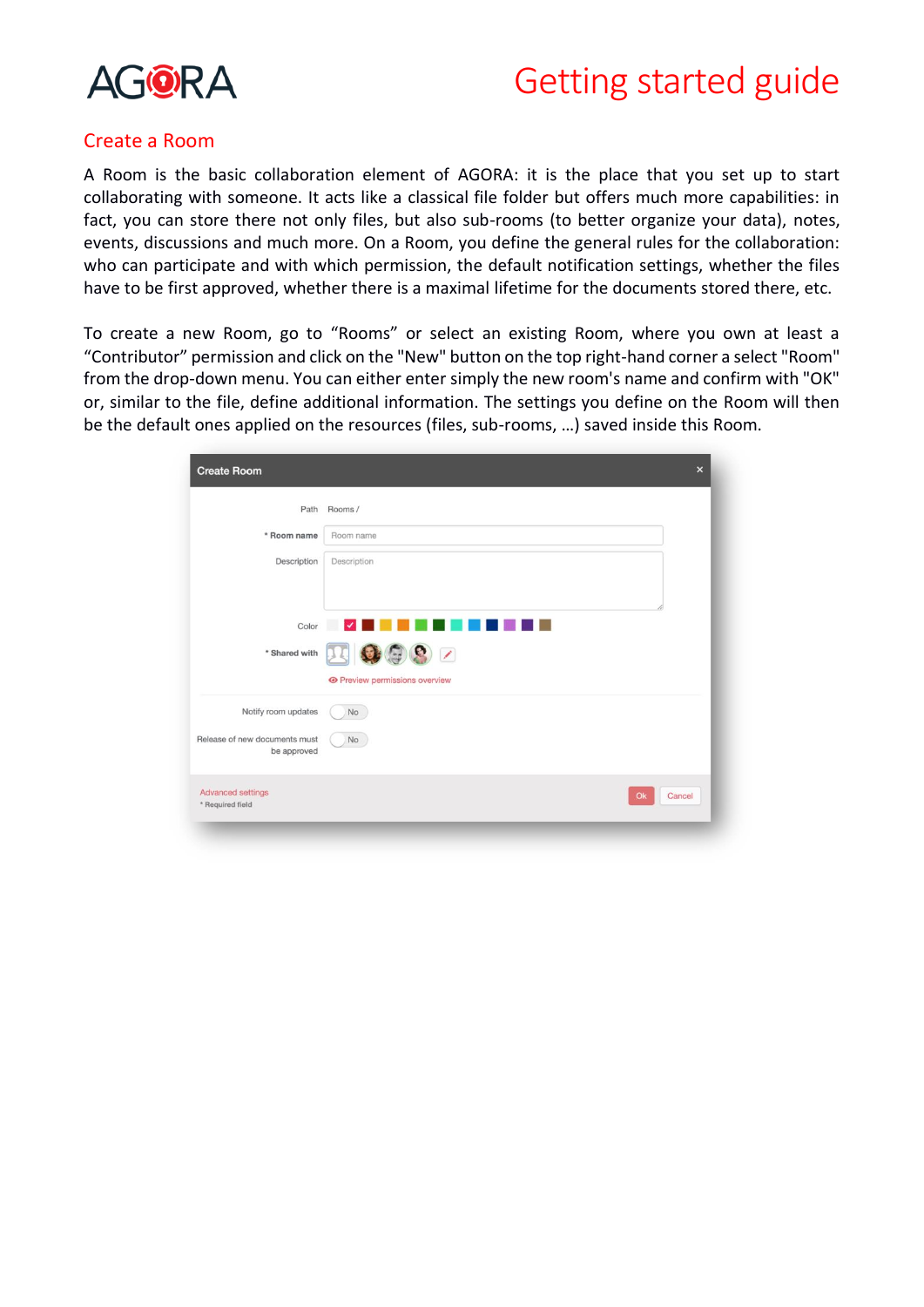

#### Share a resource

Sharing a resource (File, Meeting, Room, etc.) is a principal purpose of the platform. This share functionality is for both Internal Users being granted access, as well as occasional external trusted guests or third parties.

| Owner         | $\boldsymbol{\mathsf{x}}$<br>$\checkmark$                       |
|---------------|-----------------------------------------------------------------|
|               |                                                                 |
| <b>Viewer</b> | v<br>$\boldsymbol{\mathsf{x}}$                                  |
|               |                                                                 |
|               |                                                                 |
|               | Caption No access Previewer PDF Viewer Viewer Contributor Owner |

By using "**Add existing users/groups**" you can select the users/groups already defined in your Trust Room that you would like to authorize access to the resource. Users/Groups which have already access to the hierarchy of this resource (for example, who can see the Room where this file is saved) are written in black. In grey are instead displayed Users/Groups without this access.

| Type the name of the user/group |                    |  |  |  |  |
|---------------------------------|--------------------|--|--|--|--|
|                                 | Actors             |  |  |  |  |
| Œ                               | Actresses          |  |  |  |  |
| a                               | Bergman Ingrid     |  |  |  |  |
| 图                               | Bogart Humphrey    |  |  |  |  |
|                                 | Dean James         |  |  |  |  |
| 9                               | <b>Disney Walt</b> |  |  |  |  |
| Ō                               | Gable Clark        |  |  |  |  |
| Ø                               | Taylor Elizabeth   |  |  |  |  |

In the "**Authorize access to a new guest**" section, you can grant access to your resource for an external person (guest). To accomplish this, simply enter their email address, and optionally setup a 2-factor authentication, the desired access period and if you want that the guest will be able to access that resource only one or multiple times. Once the guest account is added, you will have to assign him/her the desired permission level on the resource.

| * Email       | john.smith@gmail.com                                                     | $\sim$ |
|---------------|--------------------------------------------------------------------------|--------|
|               | Authentication Password only - Add 2-factor authentication               |        |
| Access period | $\Box$ Only one time<br>1 week<br>Custom<br>1 day<br>1 month<br>12 hours |        |
|               | $2 +$ Add guest                                                          |        |